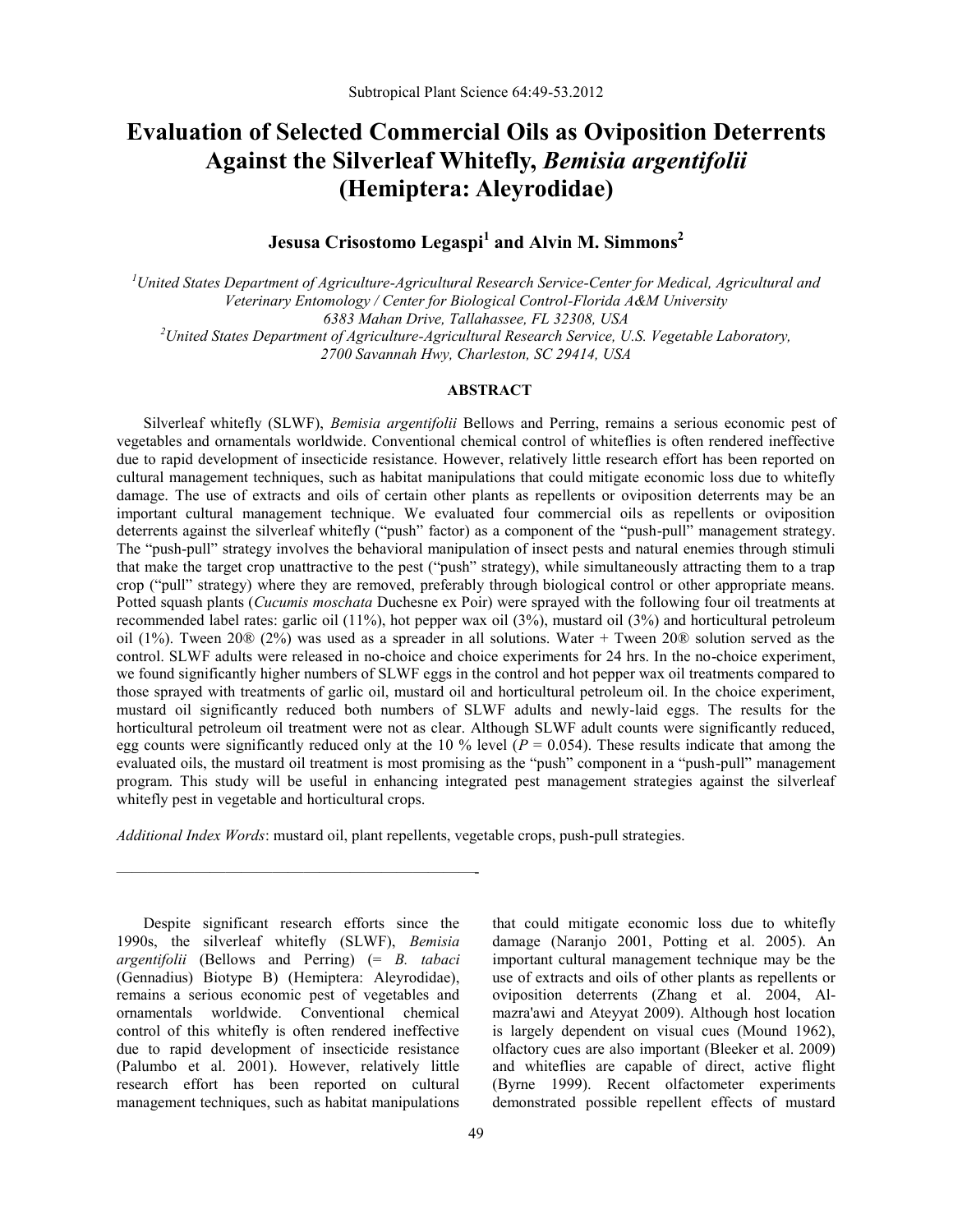(*Brassica juncea* (L.) Czern) volatiles to whiteflies (Legaspi et al. 2011). Planting mustard as a companion crop with collards (*Brassica oleracea* L. var. *acephala*) in outdoor experiments resulted in reduced whitefly landings, but not in reduced oviposition on the collards (Legaspi et al. 2011).

The study described herein is a component of a more comprehensive research effort to develop a "push-pull" strategy for management of the silverleaf whitefly. The "push-pull" strategy involves the behavioral manipulation of insect pests and natural enemies through stimuli that make the target crop unattractive to the pest ( $"push"$  strategy), while simultaneously attracting them to a trap crop ("pull" strategy) where they are removed, preferably through biological control (Cook et al. 2007) or other appropriate means (Shelton and Badenes-Perez 2006). Herein, we evaluated selected commercial oils as repellents or oviposition deterrents against the whitefly ("push" factor) as a component of the "push-pull" strategy.

#### **MATERIALS AND METHODS**

To quantify the effects of commercially available repellent products on oviposition by *B. argentifolii*, we applied four commercial oil products to squash plants (Cucurbita moschata Duchesne ex Poir., var. "Dixie Hybrid") at the label recommended rates in two experimental settings and locations. The no-choice experiment was conducted at USDA-ARS in Tallahassee, FL and the choice experiment was conducted at USDA-ARS in Charleston, SC. The commercial oil treatments tested in both the no-choice and choice experiments included: Garlic Barrier®applied at a rate of 11% (Garlic Research Labs Inc., Glendale, CA), Hot Pepper Wax® applied at a rate of 3% (Hot Pepper Wax Inc., Greenville, PA), Organic Mustard Seed Oil® applied at a rate of 3% (Botanic Oil Innovations, Spooner, WI), and the horticultural petroleum Year-Round Spray Oil® at a rate of 1% (Summit Responsible Solutions, Baltimore, MD). These products will hereafter be referred to as garlic oil, hot pepper wax, mustard oil and horticultural petroleum oil, respectively. Tween 20® (Cayman Chemical Co., Ann Arbor, MI) was used as a spreader in all treatment solutions at a rate of 2%. Water + Tween 20 $\&$  solution served as the control.

No-Choice experiment. A colony of *B. argentifolii*, has been maintained since 2008 at the USDA-ARS-CMAVE Center for Biological Control in Tallahassee, FL on a mixed regime of potted collards and tomato. This colony was used for the no-choice experiment. Potted squash plants (15.2 cm diam) with about 6 leaves were sprayed 1.5 h prior to testing with

hand held plastic sprayers. The plants were allowed to dry completely before they were placed into round plastic containers (36 cm height x 11 cm diam.) with screened lids. A cut microcentrifuge tube was placed in the side of each container to serve as an opening to release whitefly adults. Twenty adult SLWF females were placed into each potted container. The potted containers were placed in ThermoForma Model 3740 growth chambers (ThermoForma, Marietta, OH) at 25° C and a 14:10 L:D photoperiod. Six to seven plants per oil treatment were placed in a separate growth chamber to avoid mixing of volatiles in the enclosed space. The experiment was repeated at three different times with chambers randomly assigned to each oil treatment. There were a total of 19 replicates per treatment. After 24 h, the plants were removed from the chambers and the leaves were removed. Eggs were counted on each leaf surface and the data were recorded.

Choice experiment. A separate colony of *B. argentifolii* was maintained at the USDA-ARS, U.S. Vegetable Laboratory in Charleston, SC. Insects from this colony were reared on several vegetables in the greenhouse according to Simmons 1994. Potted squash plants (var. "Dixie hybrid") with about 6 leaves were sprayed with a hand sprayer using the same commercial oils and recommended label rates as the no-choice experiment above. Water + Tween 20® solution served as the control. The potted plants were left to dry completely after spraying. Two potted plants (treated and untreated control) (15.2 cm diam.) were placed in opposite corners of a screened cage (61 cm height x 61 cm width x 61 cm depth, BioQuip Products, Inc., Rancho Dominguez, CA). In each trial, there were five potted plants per treatment paired with a control. The experiment was repeated five different times (i.e., trials) for a total of 25 replicates per treatment and control. The screened cages were kept outdoors throughout the experiment. Temperature and humidity were monitored and recorded using an HOBO® recorder (Onset Computer Corp., Bourne, MA). For each cage, two hundred unsexed adult SLWF from the colony were aspirated into a blackened collecting vial. The vial of whiteflies was covered with a lid that had a 4 mm opening and it was placed in the middle of the cage to release the whiteflies. After 24 hr, the numbers of adults on each leaf per plant were counted before collecting the leaves. The leaves were returned to the laboratory for observation with the aid of a microscope. The number of newly-laid SLWF eggs on each leaf surface were counted and recorded.

Statistical analysis.In the no-choice experiment, numbers of eggs laid were analyzed by 1 way ANOVA, and means were separated using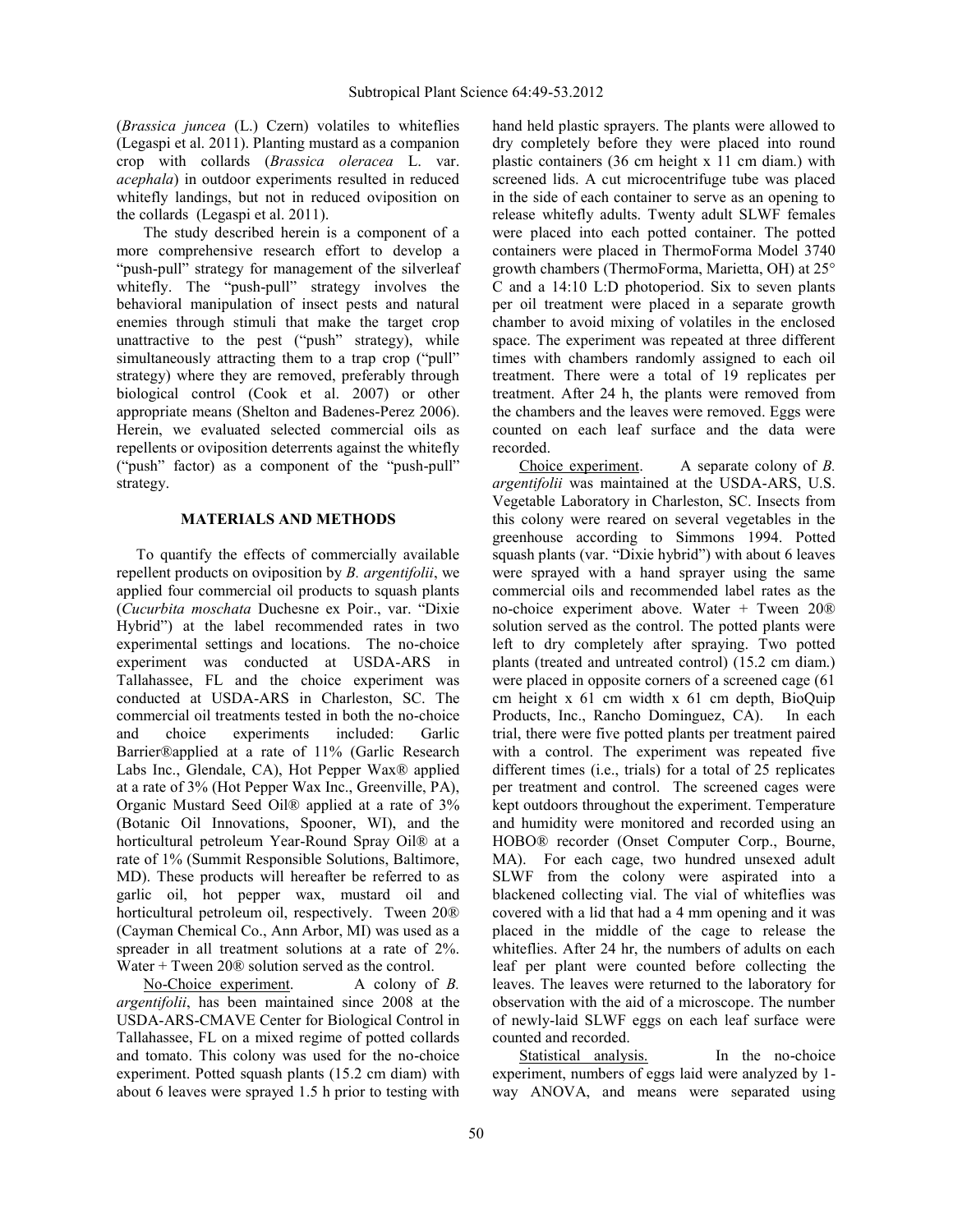Tukey's HSD ( $P < 0.05$ ). In the choice experiment, statistical analysis was performed separately on each commercial oil or control using paired t-tests to compare numbers of whitefly counts or eggs between treated plants and the corresponding control plant after 24-h exposure to the whiteflies. All analyses were performed using Systat 12 (Systat Software Inc., Chicago, IL).

#### **RESULTS**

No-Choice experiment. Significantly different numbers of eggs were laid on leaves in the different treatments ( $F = 4.96$ ; df = 4, 87;  $P = 0.001$ ;  $R^2 = 0.43$ ) (Fig. 1). Highest numbers of eggs were found in the control and hot pepper wax oil treatments. Fewer eggs were found in the garlic oil, mustard oil and horticultural petroleum oil treatments (Tukey's HSD;  $P \le 0.05$ ). Numbers of eggs per leaf averaged 15 to 20 in the horticultural petroleum oil, mustard oil and garlic oil treatments, compared to about 55 in the control.

Choice experiment. During the experiment, the minimum and maximum relative humidity was 38% and 98%, respectively. The minimum and maximum temperature was  $19 \text{ °C}$  and  $34 \text{ °C}$ , respectively. Results of the choice experiment are summarized in Table 1. Mustard oil was found to significantly reduce both numbers of adult whitefly counts and numbers of SLWF eggs counted. The results for the horticultural petroleum oil treatment were not as clear in this experiment. Although SLWF adult counts were significantly reduced, egg counts were significantly reduced only at the 10% level  $(P = 0.054)$ .

#### **DISCUSSION**

Olfactometer experiments using entire mustard plants showed evidence of repellency to whitefly adult females and reduced landings in collards intercropped with mustard (Legaspi et al. 2011). However, the reduced landings did not translate into reduced oviposition on the collards (Legaspi et al. 2011). In another study testing collard and mustard plants in the same pots in the greenhouse, the proximity of the mustard seemed to reduce eggs counts on the adjacent collard plant, and field counts of whitefly eggs were lower on mustard compared to collards and other field crops in the field (Legaspi 2010). However, the presence of mustard crop transects did not appear to reduce whitefly oviposition in nearby crops. These companion studies suggest that volatiles from whole mustard plants only have a weak repellent effect on

the whiteflies which often does not result in measurable reduction in oviposition on an economic crop, thereby indicating the need to evaluate commercial extracts.

In a related study using no-choice and choice experiments, kaolin-based particle film and a mineral oil did not reduce *B. argentifolii* oviposition alone or in combination when compared to a water control (Liang and Liu 2002). However, in the choice experiments, oviposition was lower in the treated leaves compared to the water control (Liang and Liu 2002). Ginger oil was evaluated for repellency to *B. argentifolii* using a vertical still-air olfactometer, as well as choice and no-choice experiments (Zhang et al. 2004). Ginger oil odor was found effective at distances of  $1 - 2$  mm. In a greenhouse choice test,  $35 - 42\%$ fewer whitefly adults settled and 37% fewer eggs were laid during 24 h on tomato seedlings dipped in 0.25% ginger oil +  $2\%$  Tween®, compared to seedlings dipped in the 2% Tween® control. In the no-choice test, 10.2 – 16.7% fewer whiteflies settled compared to the control, but there were no significant differences in the numbers of eggs laid (Zhang et al. 2004). Effectiveness of ginger oil as a repellent was mitigated by issues related to inadequate coverage and phytotoxicity.

In our study, we found that the repellent oil treatments generally reduced numbers of eggs deposited by the whitefly, although the reduction was modest and will likely require complementary controls for effective whitefly management. The effect on oviposition was because of the impact that certain repellents had on the adults. This work demonstrates that some spray treatments can have a greater impact on the behavior of whiteflies than others. This study did not discern between whether adult whitefly landed on leaves and left because of taste or odor versus whiteflies who may have not reached the leaves because of the odor. Further olfactometer and cage studies on SLWF adult behavior can clarify these observations. Future studies can focus on the mustard oil as the "push" component in a "push-pull" management program.

#### **ACKNOWLEDGEMENTS**

We thank Neil Miller and Tanjim Hossain (USDA, ARS, Tallahassee, FL) and April Bisner, Zanard Choice, Brad Peck and Zach Powe (USDA, ARS, Charleston, SC) for technical help and Benjamin Legaspi, Jr. for assistance with the statistical analysis. We are grateful to Janice Peters (Florida A&M University) for reviewing the manuscript. This article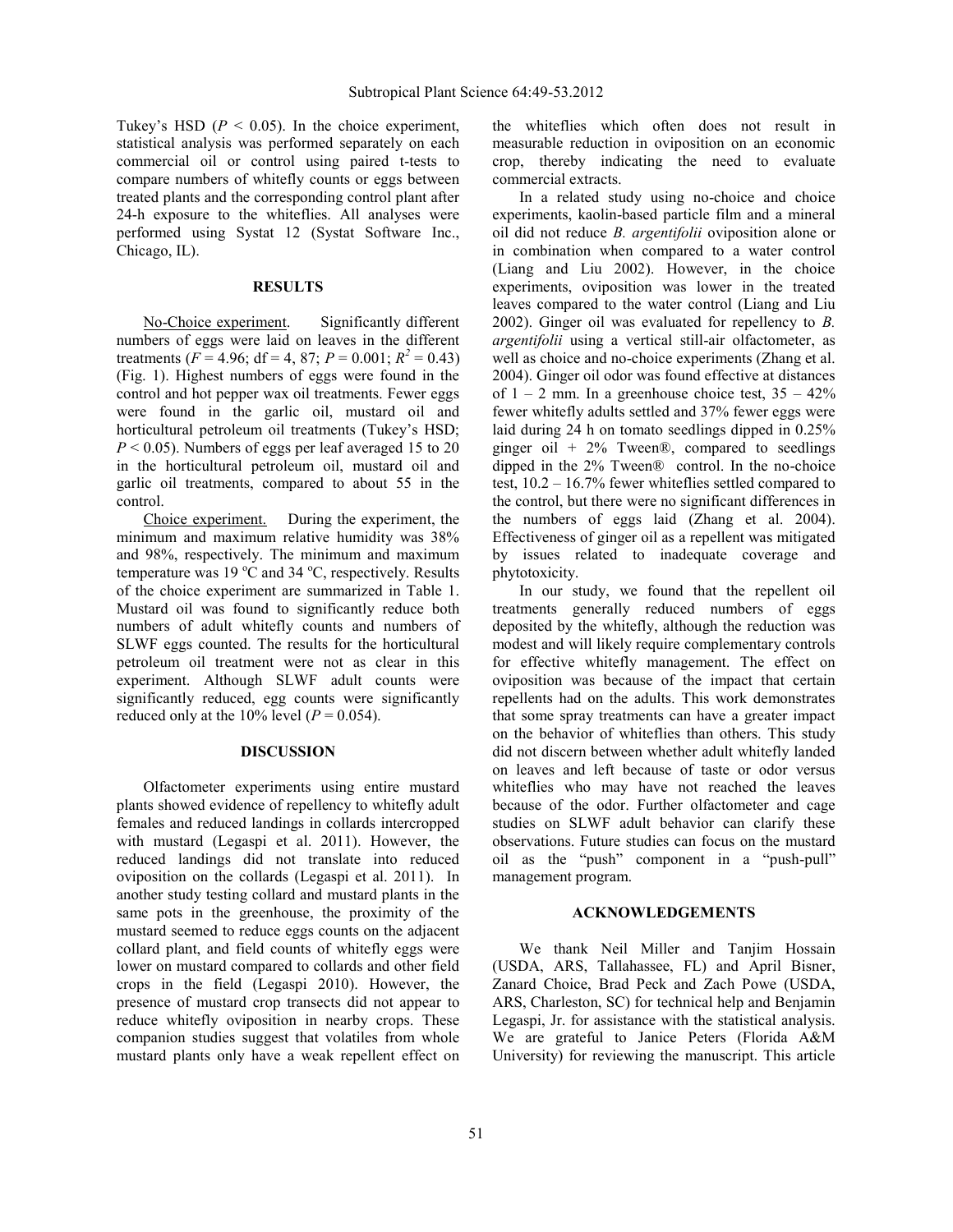

**Fig. 1.** No-choice experiment. Mean numbers ( $\pm$  SE) of *B. argentifolii* eggs laid on squash plants sprayed with four different commercial oil oviposition repellents and a control after 24 h exposure. Different letters indicate that means were significantly different (Tukey HSD, *P* < 0.05)

**Table 1.** Choice experiment. Adult whitefly counts and numbers of eggs laid (mean  $\pm$  SE) for treated and control plants 24 h after exposure to silverleaf whiteflies. Tests compared numbers between commercial oil treated plants and corresponding control plants in the same replicate. For each treatment, paired t-tests were used to compare numbers between treated and corresponding control plants.

| Treatment                        | Whitefly counts                   |                | Egg counts                        |                                    |
|----------------------------------|-----------------------------------|----------------|-----------------------------------|------------------------------------|
|                                  | Treated                           | Control        | Treated                           | Control                            |
| Mustard Oil                      | $23.2 \pm 2.9$                    | $46.2 \pm 6.1$ | $98.8 \pm 20.8$                   | $187.6 \pm 35.8$                   |
|                                  | $(t = -3.66; df = 24; P < 0.01)$  |                | $(t = -2.5; df = 24; P = 0.019)$  |                                    |
| Garlic Oil                       | $40.3 \pm 6.2$ $51.4 \pm 8.0$     |                | $157.2 \pm 26.1$ $213.9 \pm 33.8$ |                                    |
|                                  | $(t = -1.22; df = 24; P = 0.234)$ |                | $(t = -1.68; df = 24; P = 0.105)$ |                                    |
| Hot Pepper Wax                   | $32.9 \pm 6.1$                    | $42.9 \pm 7.9$ | $120.6 \pm 20.0$                  | $172.0 \pm 29.2$                   |
|                                  | $(t = -0.97; df = 24; P = 0.342)$ |                | $(t = -1.42; df = 24; P = 0.168)$ |                                    |
| Horticultural Petro-<br>leum Oil | $28.5 \pm 5.5$                    | $49.5 \pm 7.7$ | $116.6 \pm 30.6$                  | $1954 \pm 338$                     |
|                                  | $(t = -2.19; df = 24; P = 0.038)$ |                |                                   | $(t = -2.022; df = 24; P = 0.054)$ |

 $\mathcal{L}_\mathcal{L} = \mathcal{L}_\mathcal{L}$